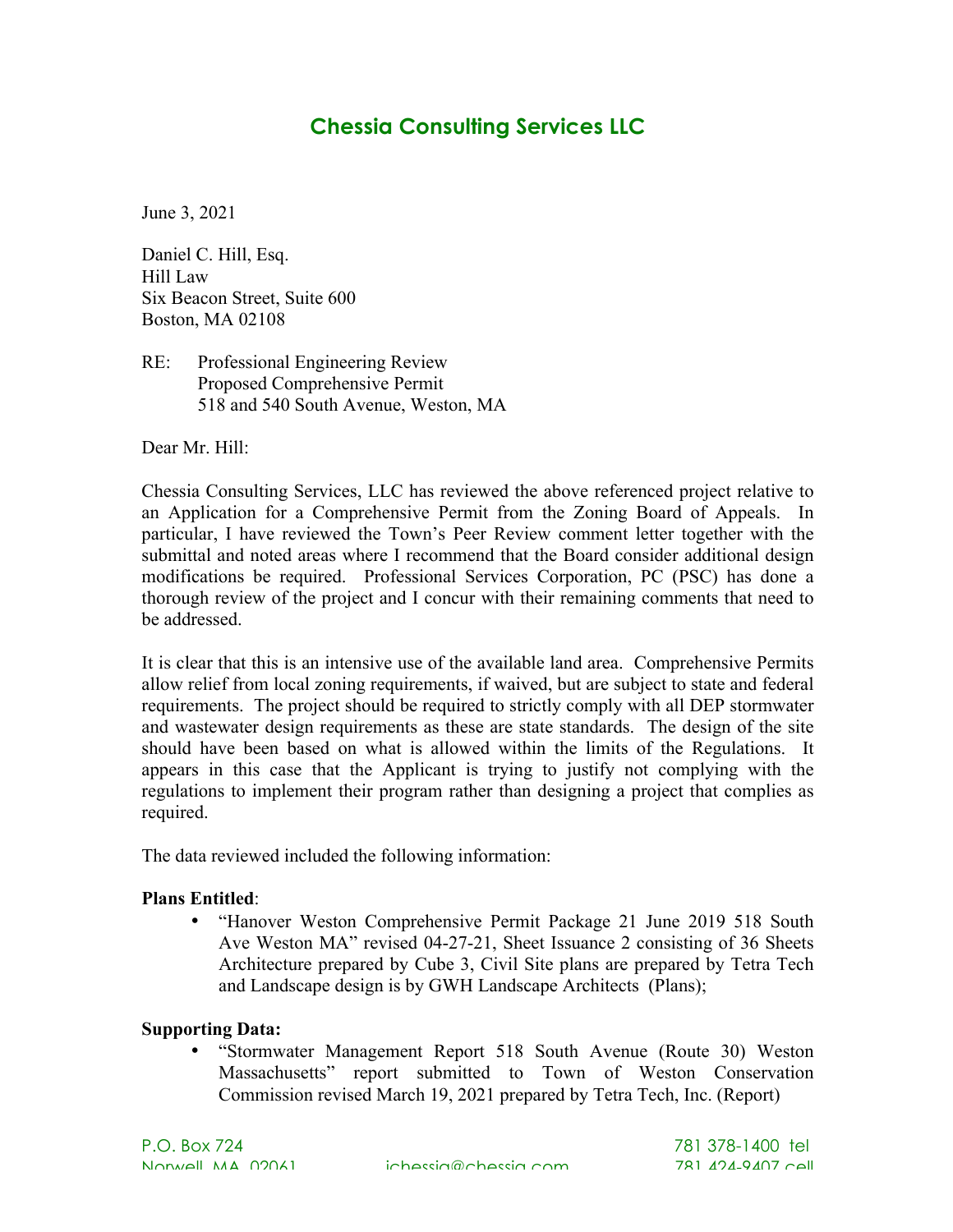• Memorandum prepared by Professional Services Corporation, PC dated May 15, 2021.

I recommend that the following issues that have not been addressed in the submittal or PSC review letter be required to be addressed by the Board.

## **Stormwater Issues:**

#### **Watersheds:**

The Existing Conditions analysis ignores low areas that would trap and hold runoff on both 540 South Avenue along the front of the lot and 518 South Avenue in the southerly part of the lot just west of the 100 foot buffer zone. These areas have been identified on the plans as closed contour low areas but this issue has not been addressed by the Applicant and has not been included in the Memorandum from PSC. I have raised this concern in prior comment letters. The model should be corrected to address the low areas as changes to the plans could make this issue significant in future revisions.

The Post Conditions model assumes that the existing low area that is modeled on #526 South Avenue flows directly into the wetlands, when in fact it would have to flow over the porous pavement to reach the wetlands. As noted below there should be no flow from other areas into porous pavement.

#### **Infiltration system within garage:**

Although the Applicant is pursuing pre-approval from the State Plumbing Board for the proposed subsurface infiltration system, it is clearly not in compliance with DEP requirements for infiltration systems. Table RR attached and previously provided clearly requires that infiltration systems be a **minimum** of >10 feet from a building foundation or slab. There is no question that a parking garage is a building and that the proposed system is within 10 feet of the slab. This is not allowed under the Regulations regardless of the State Plumbing Board determination as this aspect is subject to DEP Regulations as well as other State regulations.

The proposed infiltration system under the garage building is less than 50 feet from the wastewater effluent disposal area. PSC raised this as a concern and Tetra Tech's response claims only a 25 foot setback required from the infiltration system to the soil absorption system for effluent disposal based on DEP's "Guidelines for the Design, Construction, Operation, and Maintenance of Small Wastewater Treatment Facilities with Land Disposal" ("WWTF Guidelines"). I agree that further groundwater modeling is required to determine all of the impacts of the various systems, but also point out that Tetra Tech at public hearings has claimed that the effluent disposal system is subject to Title 5 setbacks from wetlands **not** the greater (100 foot) setback from surface waters in the WWTF Guidelines. The Applicant should not be able to pick and choose which setback regulation applies and when.

## **Infiltration systems (Recharge Area 1 & 2):**

The plans do not identify the location of septic systems on abutting properties as required to confirm that the systems proposed meet required setbacks. A subsurface infiltration is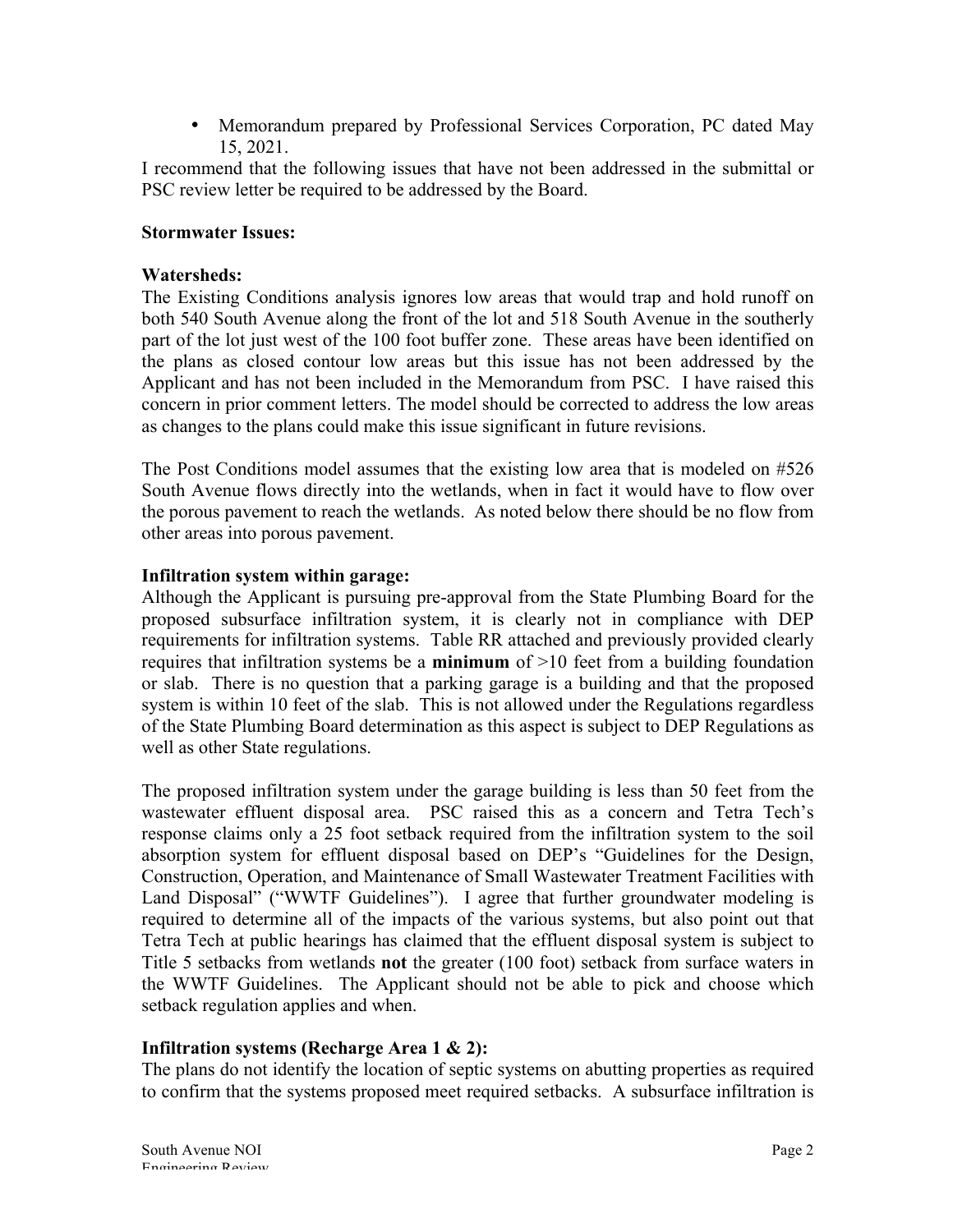required to be 50 feet from an existing septic system. The proposed infiltration systems are 13-14 feet from the property line. A septic system is required to be a minimum of 10 feet from a property line. It is likely that the septic system for 546 South Avenue to the east of Recharge Area 1 is within 50 feet based on clearing limits and the location of the pool. It is my understanding that the septic system to the west for 534 South Avenue is to the rear of the house. For both adjacent septic systems, the Applicant is required to demonstrate that the proposed systems meet setbacks. If they do not, the design will need to be revised and given the limited available space on the site it is critical to determine the location of abutting septic systems at this time.

## **Porous pavement:**

It is not clear that it is feasible to construct the Stone Strong Wall adjacent to the porous pavement. The blocks are a minimum of 44 inches wide and the largest are 86 inches wide. The plans indicate approximately 5 feet from the edge of the porous pavement to the face of the wall. The detail indicates that the liner proposed to prevent breakout of infiltrated runoff through the wall is not vertical but would be under the porous pavement and slope towards the wall this could impact the capacity of the porous pavement in locations where the wall is close to the pavement.

Porous pavement design is detailed in Volume 2 Chapter 2 Structural BMP Specifications for the Massachusetts Stormwater Handbook. These are **specifications** not guidance. A copy of the specification for porous pavement is included. In particular the design does not conform to the following aspects of the specifications:

- Porous pavement provides peak rate control for small storms. This is for a 2 year or lower rainfall based on the DEP Handbook. The design assumes all storms including the 100 year storm would be controlled by the porous pavement and does not comply with the Regulations.
- Setback from Septic System soil absorption system 50 feet. Although the proposed system is not a septic system, the setback proposed is much less than 50 feet and is 0 feet at one point. I note that setbacks for infiltration basins from wastewater treatment system effluent disposal areas is 25 feet based on DEP's "Guidelines for the Design, Construction, Operation, and Maintenance of Small Wastewater Treatment Facilities with Land Disposal" ("WWTF Guidelines"). In any case the systems should be redesigned to meet at least a 25 foot setback. The Applicant recognizes this requirement as it stated this setback in the response to PSC's initial review letter regarding infiltration system setbacks for the subsurface system under the garage, yet fails to apply it to a similar infiltration system reportedly designed to infiltrate the entire 100 year storm.
- Setback from surface waters 100 feet. 310 CMR 10.00: Wetlands Protection Act Regulations define wetlands as surface waters. The access road from South Avenue into the site between wetland flag 10 and 16 is within 100 feet of wetlands and all but the southernmost section is within 50 feet of the wetlands.
- Setback from a property line of 10 feet. The pavement is setback approximately 4 feet from the property line of #526 South Avenue. This is also an area that currently has a low ponding area that overflows into 518 South Avenue in larger storms. The Regulations are not specific to whether the porous pavement is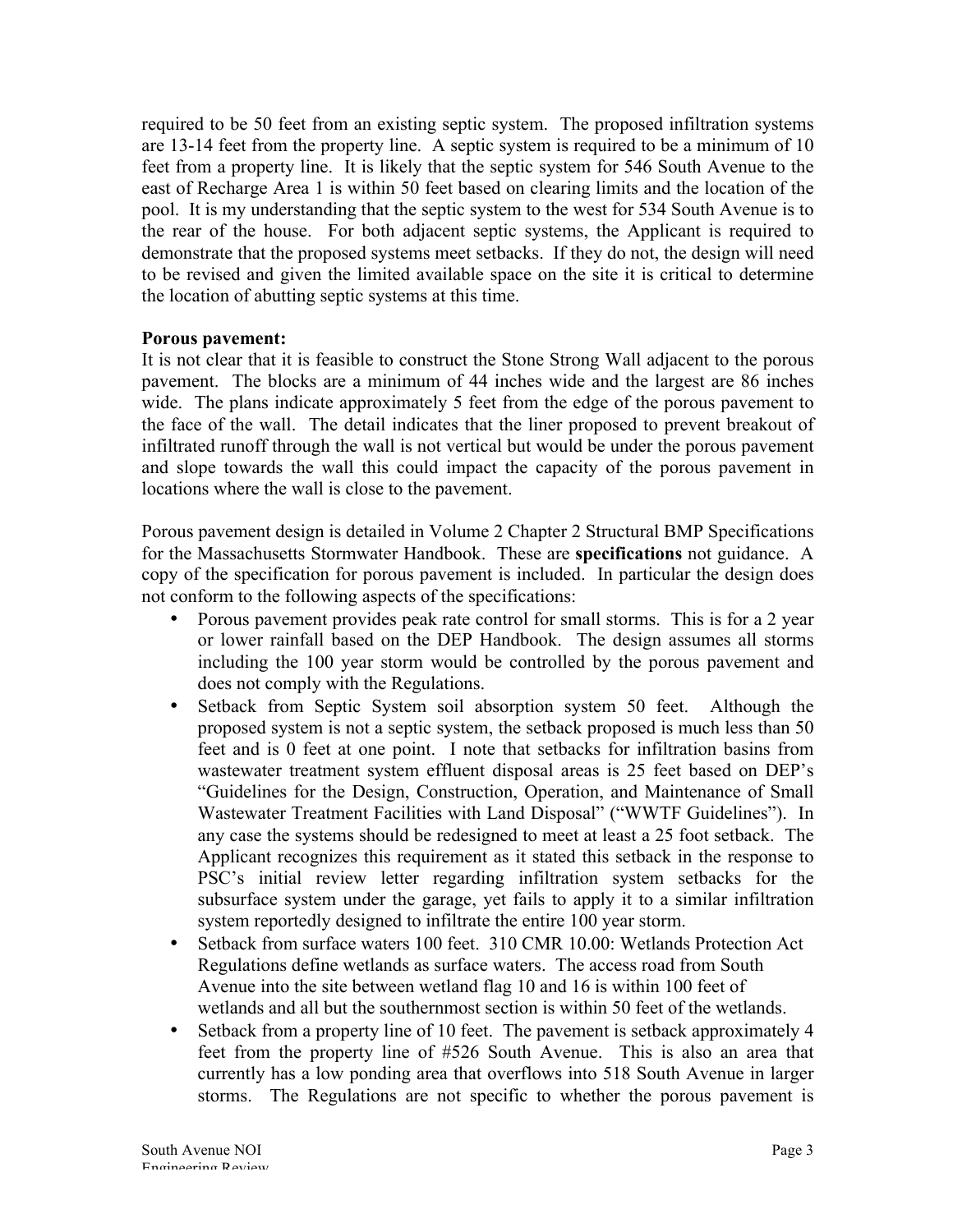higher or lower than the adjacent property to require this setback, but in this case as there is a low area on the abutting property it is lower in some areas and higher in others. The PSC letter seems to agree with the Applicant that this is OK to not comply with the setback since the adjacent lot is higher than the project site. The Board should require that the design comply, there is no justification to install this type of system in this location where it is not compliant with the Regulations.

• Porous pavement should not receive runoff from other drainage areas. Clearly the only way for runoff from #526 South Avenue to reach the wetlands is over the roadway as currently occurs. This is not addressed in the stormwater model and is not reflected in the site design.

The Board should require the project to comply with State Regulations relative to the location and design of porous pavement. Although it is described as necessary to install the porous pavement for the emergency access road required by the Fire Department, it is the Applicant's responsibility to comply with all Regulations and design a project that fits the site subject to the applicable requirements. This is not the case as the project is not able to comply as designed. An alternative plan that is less intensive should be considered for this site to eliminate this issue.

## **Foundation underdrain:**

Based on my review of the PSC review letter, the project requires a foundation drain for the garage building at Elevation 218. The bottom of the recharge system under the garage is at Elevation 216 and is reportedly 4 feet above groundwater. It is unclear why a foundation drain is necessary if that is the case. Reportedly the foundation drain flow is included in the recharge system but that is not apparent in the HydroCAD analysis as there is only the inflow from the subarea listed. In any case it is not recommended to have constant groundwater flow into an infiltration system as it will reduce the capacity, raise the groundwater in the vicinity and impact the overall operation of a system that is designed to flood and drain periodically not have a constantly pumped flow of water into it. I agree with PSC that this aspect needs further investigation, but recommend that the Board require a different outlet for the system if it is required and that any impacts to recharge, groundwater mounding, capacity, etc. all be a consideration of the design.,

#### **Wastewater Management Design Issues:**

The Applicant proposes to construct a wastewater treatment facility with a design flow of 38,000 gallons per day. Treated effluent would be recharged into the ground at one of two irregularly shaped leaching areas. The primary leaching field is on the east side of the Site, within 100 feet of the BVW, and the reserve area is along the southern property boundary, abutting the Seminary.

The Site Plans do not comply with setback requirements set forth in DEP's WWTF Guidelines included with this letter. Since wastewater disposal is a health and safety issue, full compliance with the WWTF Guidelines should be required. The Applicant has continually stated that DEP approved the location of the system based on what has been demonstrated is a flawed model. Further, the revised design would further impact the model that has been submitted to DEP. A revised groundwater model as discussed in the